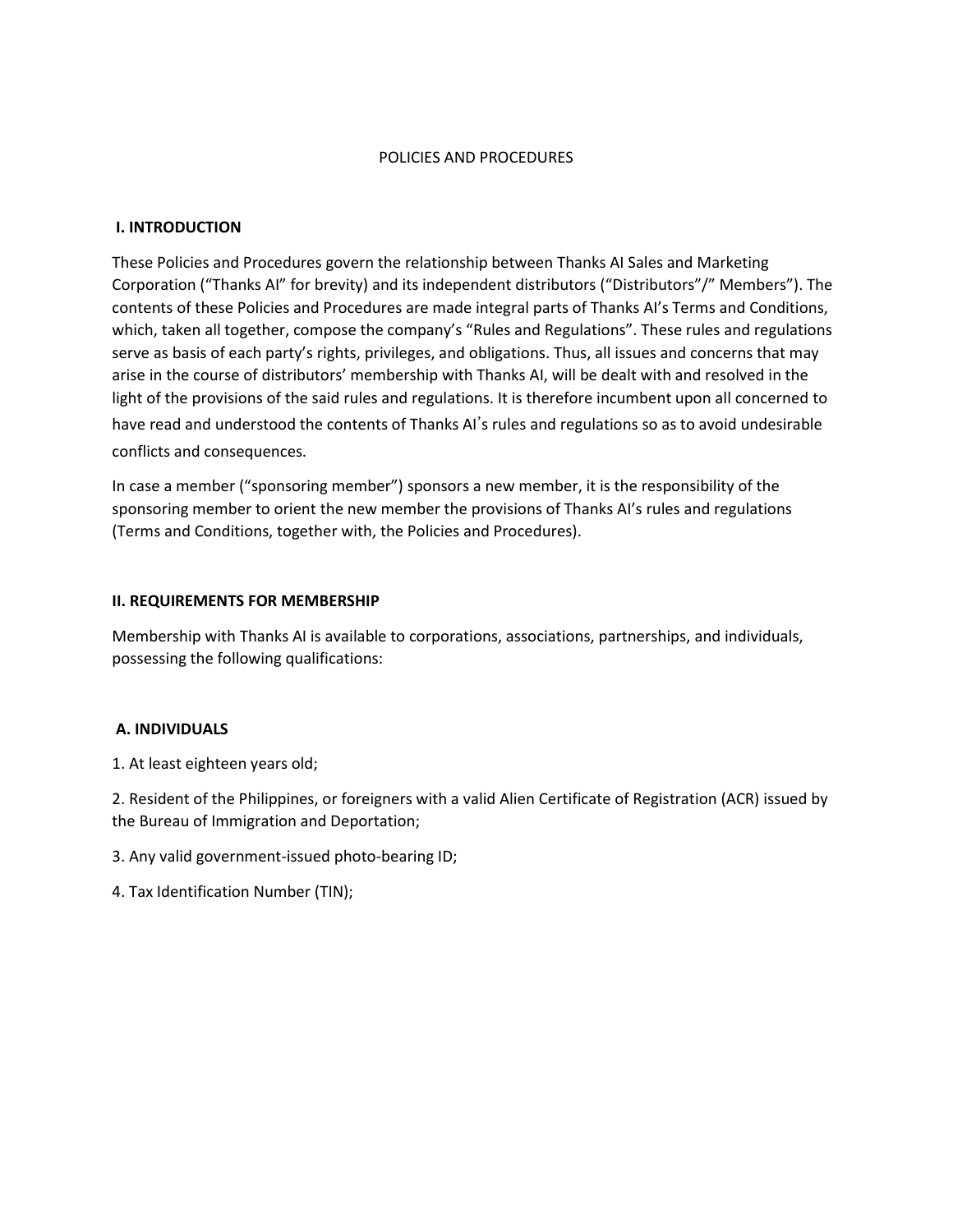## **B. CORPORATIONS, ASSOCIATIONS, and PARTNERSHIPS**

1. Articles of Incorporation or Articles of Co-partnership (in case of partnership);

2. By-laws;

3. Current General Information Sheet;

4. A Board Resolution showing the corporation's intention to be a member of Thanks AI with the name of the person or persons appointed by the Board of Directors to serve as its representative/s for registration with Thanks AI.

### **III. REGISTRATION PROCEDURE**

Prospective members may proceed with the following alternative means of registration:

A. Online registration through Thanks AI's official website: www.thanksai.ph and follow the Registration procedures;

Alternatively, a prospective member may print the Membership Registration Form and submit it accordingly either to:

1) Thanks AI's head office at Unit 804 BSA Twin Tower, Bank Drive, Ortigas Center, Mandaluyong City, or any of its branches; or email to

2) [info@thanksai.ph.](mailto:info@thanksai.ph)

3) FB Page:<https://www.facebook.com/thanksai.ph/>

B. Accomplishment of the Membership Registration Form by visiting the Thanks AI head office or through its branches.

Upon submission of the duly signed and accomplished Membership Registration Form, together with all applicable requirements as enumerated under Section II hereof, the prospective member shall pay the applicable enrolment fees by purchasing a Starter Pack.

Applicants are expected to provide current and accurate data, and information in the Membership Registration Form. Any misrepresentation in the Membership Registration Form constitutes a ground for disciplinary or legal action by Thanks AI against the erring member.

As membership with Thanks-AI is a mere privilege and not a right, the company reserves the right to decline/reject applicants based on its sole belief and discretion.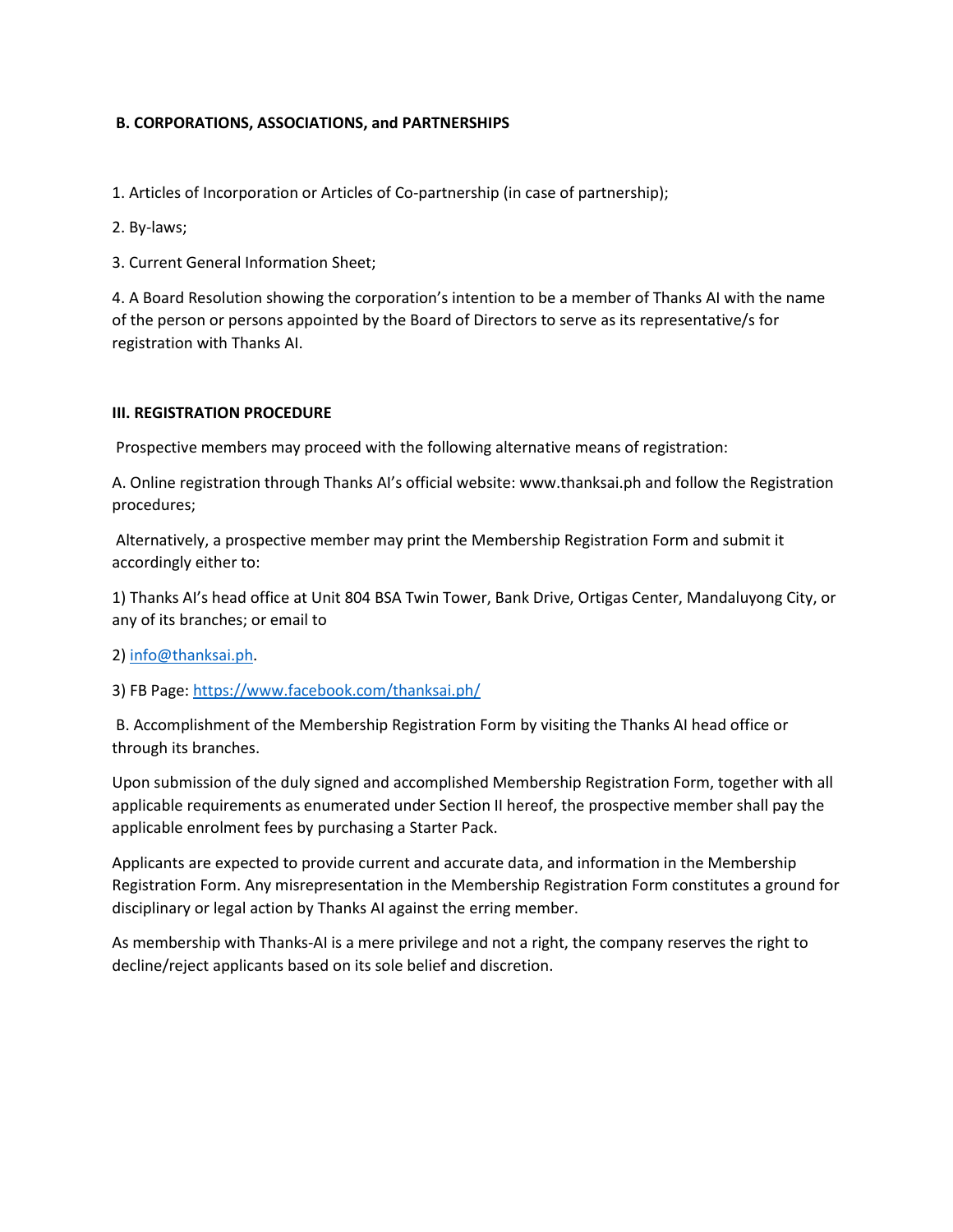## **IV. CHANGE IN MEMBERSHIP DATA**

A member must notify Thanks AI's office, or any of its branch offices, within the periods below provided, the following:

A. Change in Personal Information - (must be reported within 30 days from the date the change took place);

1. Name

- 2. Civil status
- 3. Residence
- 4. Email address 5. Contact number
- **B**. Change of Sponsor

Change in the Member's Sponsor (Real Map) can only be corrected within five (5) days after registration. The member must reflect the Change in the Sponsor Form.

## **C**. Change of Organization

Change in member's position in the Binary Map may be allowed only within five (5) days from the date of registration. To reflect the change, the concerned member must accomplish the Change of Organization Form (Binary Map).

**D**. Voluntary Cancellation of membership

Membership with Thanks AI is purely voluntary. Thus, a member may opt to cancel/withdraw his/her membership at any time he may wish to do so. The withdrawing member shall fill-up a Notice of Withdrawal Form and file the same with Thanks AI's office.

After withdrawal, a member may reinstate his/her membership only after six (6) months from date of cancellation. The concerned member shall undergo the process of registration as provided for under Section III (Registration Procedure) hereof.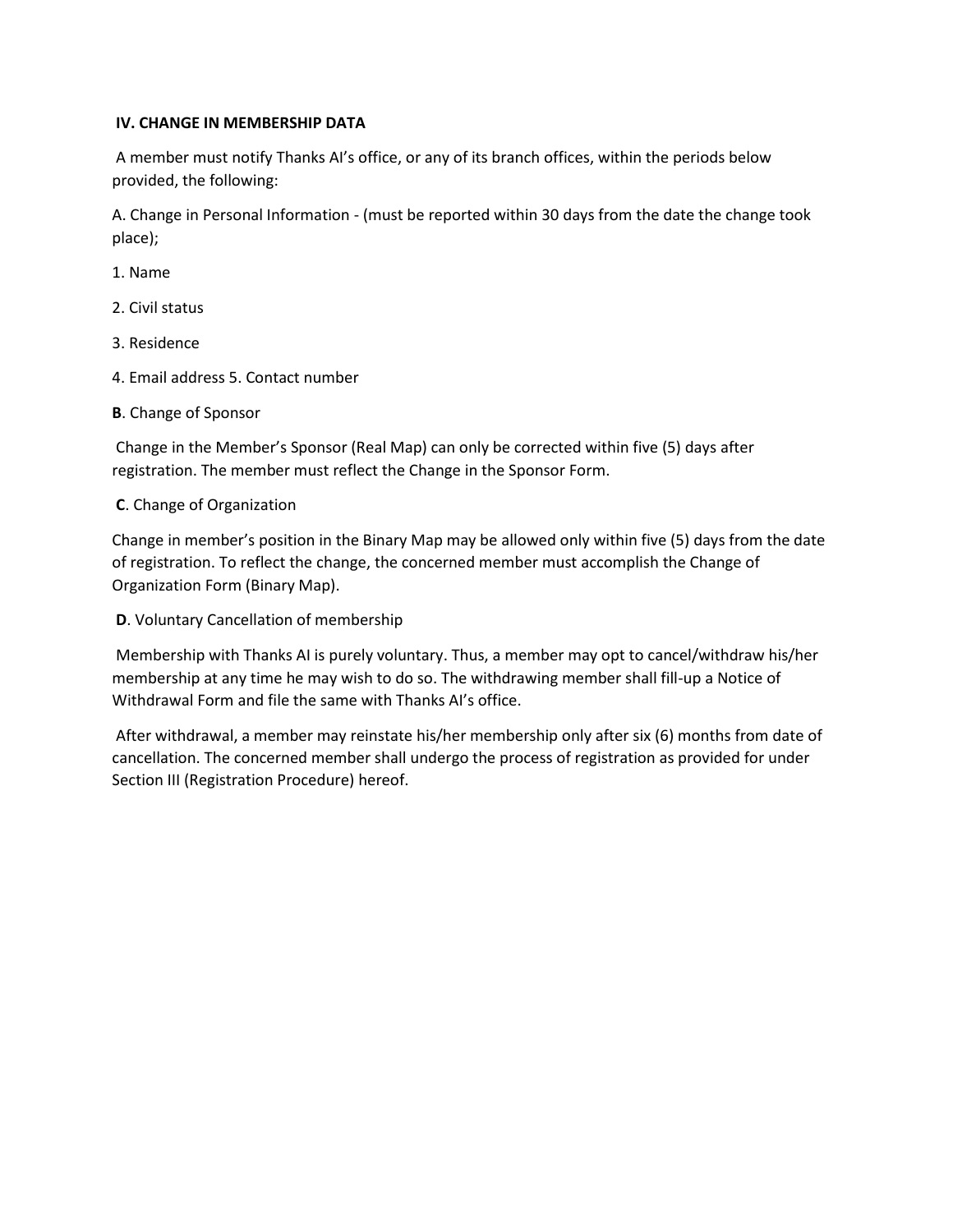## **V. PRODUCTS ORDERING**

Distributors must purchase products directly from Thanks AI's office only. Purchase orders can be made in any of the following modes:

- 1. In person, (by personally going to Thanks AI's Office and submit Purchase Orders);
- 2. Back office (through the company's official website),
- 3. By email at [info@thanksai.ph;FB](mailto:info@thanksai.ph;FB) Page at <https://www.facebook.com/thanksai.ph/>
- 4. By Mobile (globe)0927-8700610 | (smart)0939-5579415
- 5. By telephone call.

All purchases shall be accompanied by a proof of payment, which is either, an Official Receipt (for cash and Credit Card payments), Provisional Receipt (for check payment), and Deposit Slip (for bank deposit). Products ordered will be delivered only after payment has been confirmed by Thanks AI's Finance Department. Cash on Delivery purchases are not allowed.

Orders made on the last day of the month shall be considered as orders for the same month, unless, the last day of the month falls on a holiday or a non-working day, in which case, the order shall be considered placed for the following month.

Each member should purchase his or her products directly from Thanks Ai. If a member purchases product from another member or any other source, the purchasing member may not receive the Points associated with that purchase.

### **VI. PAYMENT**

All purchases shall be paid/settled directly to Thanks AI's office only. Payments can be done via any of the following means:

1. Cash payment – This shall be done through personal appearance at Thanks AI's office and tender of cash to the company's authorized cashiers only. The concerned cashier shall issue Official Receipt in favor of the paying member upon receipt of cash;

2. Bank Deposit – A purchasing member can pay his/her orders by depositing the entire amount with any of Thanks AI's bank accounts. Authorized Bank Accounts shall be provided to a member upon request from the company's finance department. A member availing this mode of payment is obliged to send a copy or an electronic image of the Deposit Slip to Thanks AI's finance department for confirmation/validation. Once payment is confirmed. Thanks AI shall issue the corresponding Official Receipt; Applicable bank service fees/ charges, if any, are shouldered and settled by the member;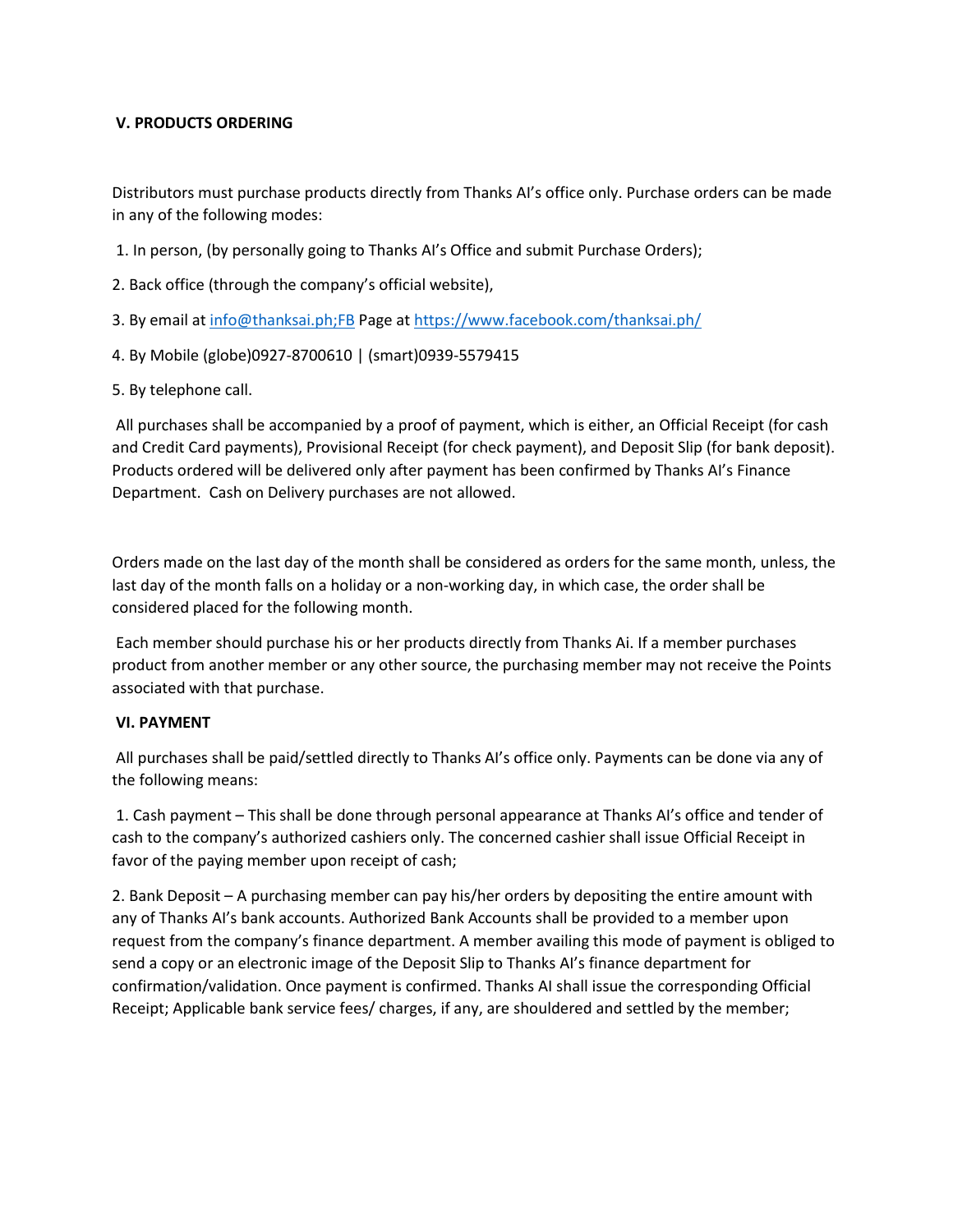3. Credit Card – A member may opt to pay his orders via a Credit Card. This can be done by going directly to Thanks AI's cashier with available credit card terminals. Official Receipt shall be issued upon confirmation of payment;

4. Dated Check – Checks can be accepted as tender of payment. However, this mode produces the effect of payment only upon clearing (transfer of fund from member's account to Thanks AI's account). Upon tender of check by a member, a Provisional Receipt shall be issued. The corresponding Official Receipt may be issued upon request by the paying member after confirmation of check clearing. Only Thanks AI Sales and Marketing Corporation shall be the payee named in the check. No other payee name shall be allowed.

5. Electronic Fund Transfers – Transfer of Funds (from the personal bank account of the member to any of Thanks AI's bank accounts), made via electronic channels shall be upon bank confirmation of Thanks AI. The Official Receipt shall only be issued after confirmation of successful crediting of funds. Applicable bank service fees/ charges, if any, related to the transfer of funds, are shouldered and settled by the member;

# **VII. DELIVERY**

Products ordered shall be delivered within five (5) working days from confirmation of payment by Thanks AI's finance Department. Payment shall be confirmed upon payment of cash (for cash purchases); or bank clearing (for check payment); or fund transfer to Thanks AI account (for credit card payment). Payments made via a deposit to Thanks AI's bank account shall be considered as cash payment after confirmation of deposit from the concerned bank. A two hundred-peso (P200.00) delivery fee/ charge, is shouldered and paid by the member;

### **VIII. RETURNS**

Once ordered and properly delivered, no return of products shall be allowed, unless, the reason for the return is due to hidden defect, or, the products delivered are different from those stated in the Purchase Order. In the latter cases where return is justified, the concerned member must send a notice of nonacceptance to Thanks AI within 7 (seven) days from the date of purchased, stating the reason for the return, either, by telephone call, email, fax, or online, through info@thanksai.ph. All costs of replacement and redelivery shall be for the account of Thanks AI.

### **IX. PRICING**

Thanks AI has a standard price for all its products and services. A distributor/member has a duty to refer to Thanks AI updated prices at all times for guidance in pricing.

Thanks AI's products shall not be sold less than the original price the company has sold it to its members. This is intended to avoid unfair competition between or among members through price manipulation.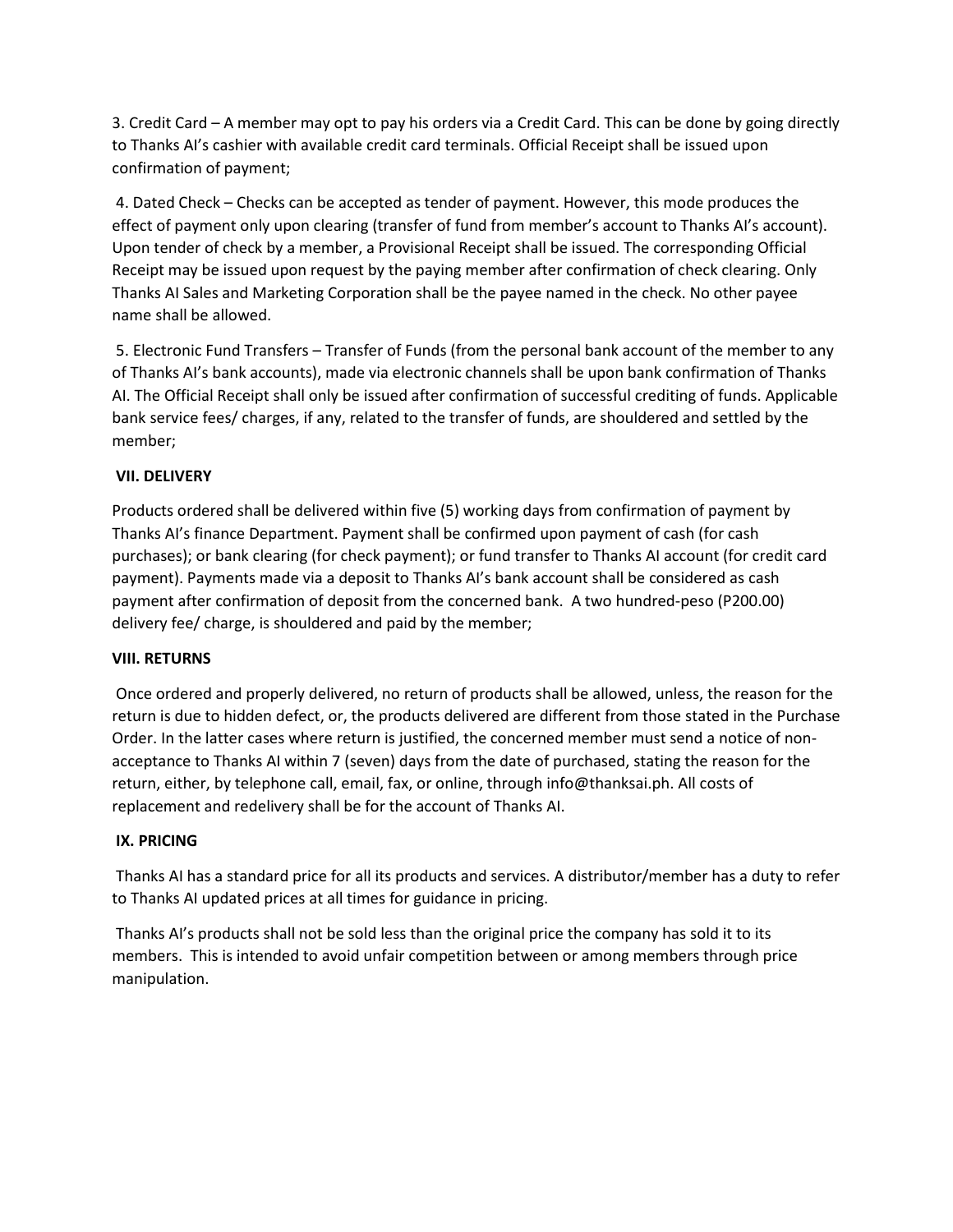## **X. BONUSES /COMMISSIONS**

In order to be qualified for Thanks AI's Bonus Program, a member must be of active status and compliant with the company's rules and regulations. Bonuses will be earned and computed based on Thanks AI's Terms and Conditions.

It shall be understood that the amount of Bonus and commissions payable to a member shall be subjected to the 10% expanded withholding tax and 1% contribution to Farming Literacy Foundation as provided for in the Terms and Conditions of membership.

The net amount due will be deposited to the member's specified bank account or money track (debit card) on the 25th day of the month following the month the bonus was duly earned. If the concerned member does not have a bank account, payment will be made to him/her through Thanks AI's bank check starting the 26th day of the following month onwards.

The minimum bonus payout shall be P500. Bonuses below this amount shall be accumulated until it reaches the minimum amount for payout. The accumulation shall run for one (1) year. The bonus shall be forfeited in favor of the company if the amount does not reach P500 despite its accumulation for one (1) year.

All bonuses shall have a maximum amount Php12,600,000.00 per position, per month.

If not claimed after the period of five (5) years, bonuses shall be forfeited in favor of Thanks AI.

# **XI. PROHIBITION AGAINST BONUS BUYING**

The following acts constitute bonus buying which are strictly prohibited:

A. Registration of individuals without the knowledge of and/or execution of an Independent Distributor Application by such individual;

b. The fraudulent registration of an individual as a Distributor (i.e. without purchasing the Global Package);

c. The registration or attempted registration of non-existent individuals as Distributors to qualify for bonus or commissions;

d. Any other ways or mechanisms by which strategic purchases are made to maximize commissions or bonuses when a Distributor does not have a bona fide use for the products purchased.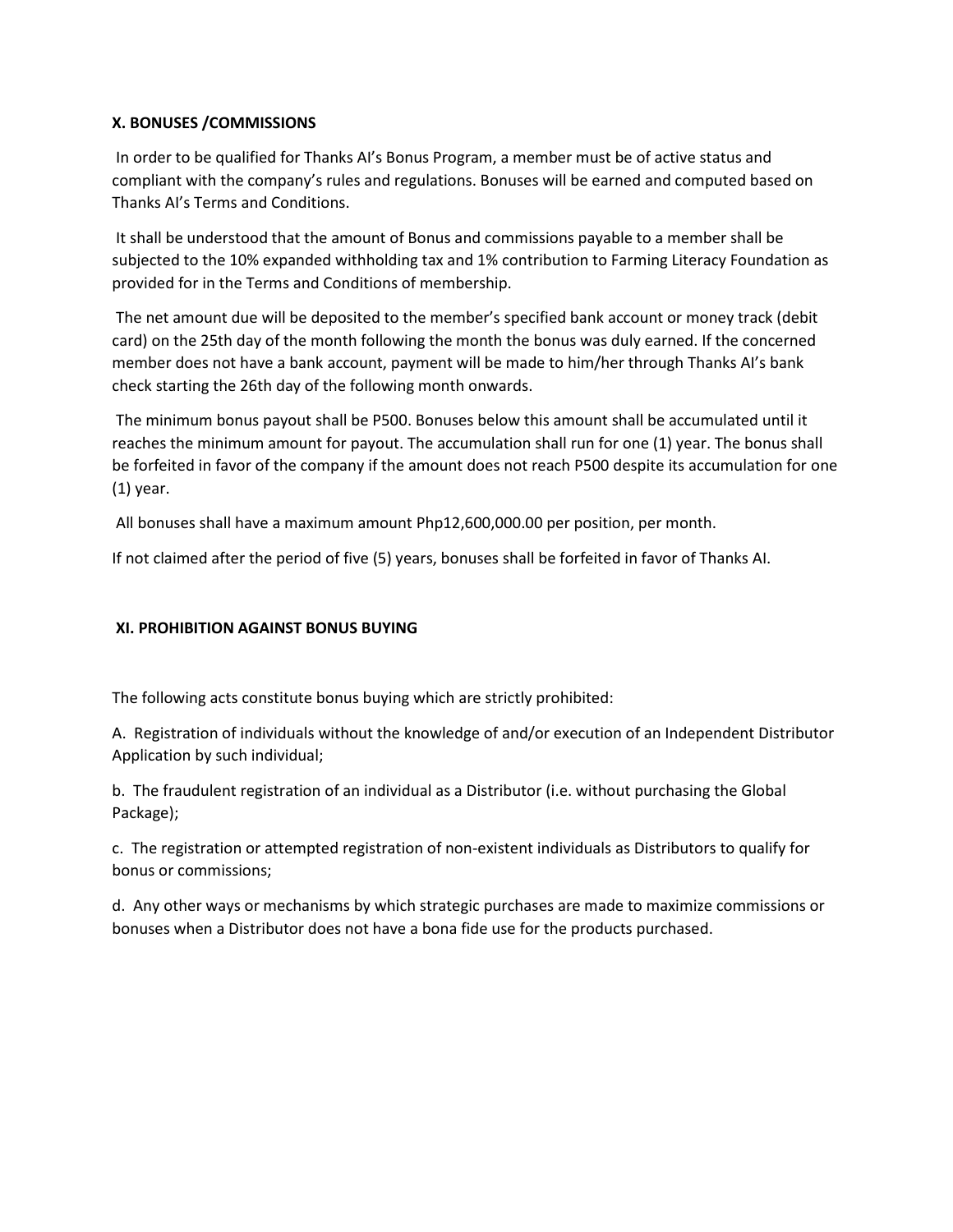## **XII. RULES FOR THE USE OF THANKS AI's OFFICIAL WEBSITE**

The company uses www.thanksai.ph ("the site") as its official website. The following rules govern the use of this website. Thus, users are expected to have read and understood the contents of these rules for proper guidance.

## A. Privacy

This privacy policy describes how Thanks AI handle the member's personal information available in the site. By accepting the Privacy Policy and the Terms and Conditions of Use of Site, the member expressly consents to Thanks AI's collection, storage, use and disclosure of the member's personal information as described in this Privacy Policy.

Thanks AI Sales and Marketing Corporation's primary purpose in collecting personal information is to provide you with a safe, smooth, efficient, and customized services. The member agrees that Thanks AI may use the member's personal information so that Thanks AI can provide the customer support and other services as the member's may request, resolve disputes, collect fees, troubleshoot problems, and prevent prohibited or illegal activities.

The member's User ID is exclusive to the member's account and is therefore not available to the public. All of the member's activities on the Site are traceable to its User ID.

In the event the site provides a link to any third party web site, the privacy terms and conditions of that site shall govern. Thanks Ai makes no guarantee, warranty as to the collection, use or dissemination of the member's information from any third party site, and disclaims any liability for any collection, use or disclosure.

### B. Copyright

Copyright and other intellectual property rights for all texts, portraits, trademarks, and other information on this website are held by the company. Downloads, printouts, or any other reproduction of the contents on this website may only be used for purposes of carrying out the rights, privileges, and obligations, of members, as may be necessary or incidental to his membership with Thanks AI. Members/users are expected to refrain from using or allowing others to use (copy, upload, publish, cite, etc.) any information, programs, portraits, brochures, flyers, and any other materials available in the site, for any other purpose other than those mentioned. Any use of content published on this website beyond the limits stipulated in the Philippines Copyright Act without permission is prohibited and will be dealt with accordingly.

# C. Trademarks

Thanks Ai logos, page headers, button icons and other marks provided in the site are registered trademarks of Thanks Ai Sales and Marketing Corporation. Trademarks shall not be used in connection with any product or service that is not associated with Thanks Ai.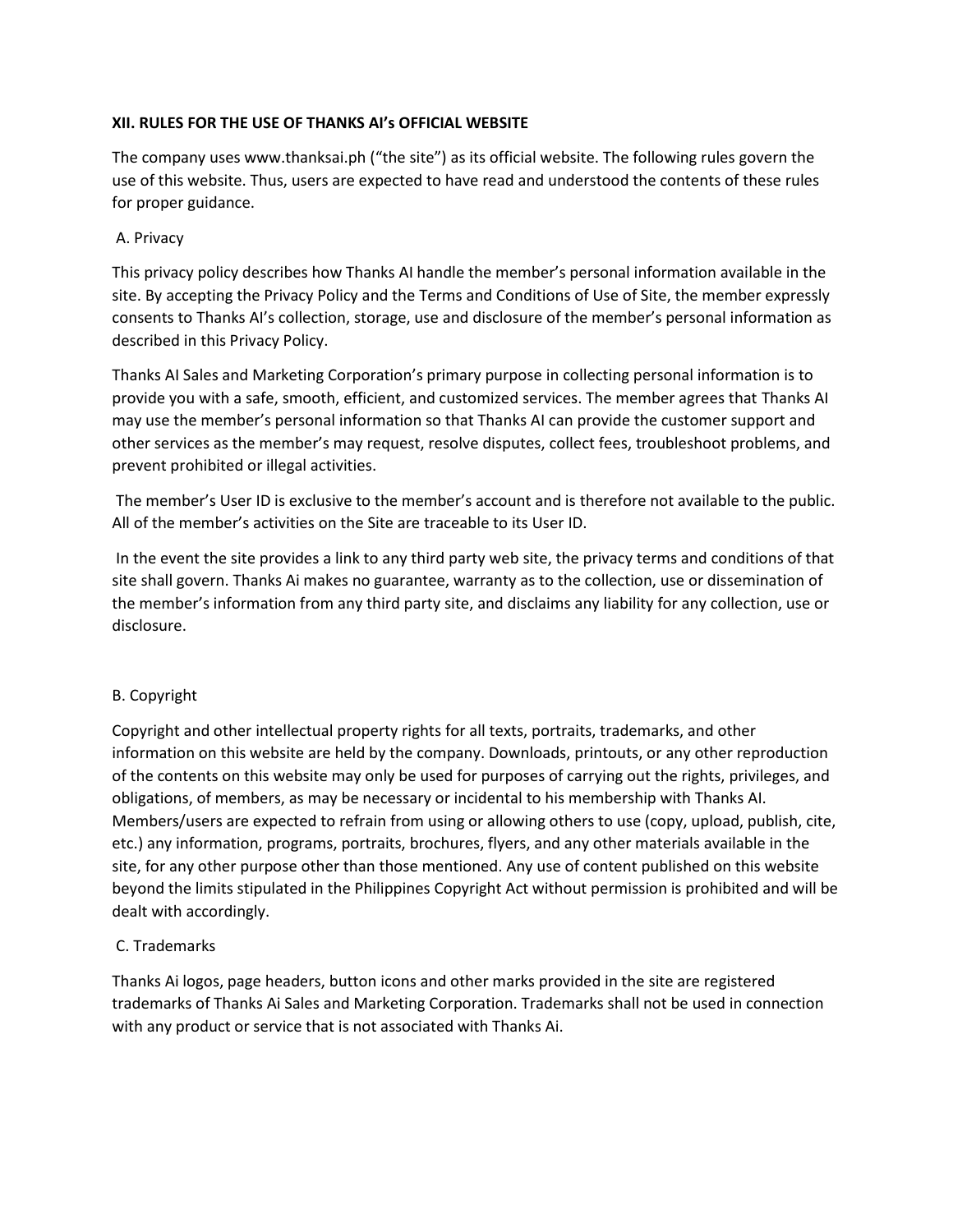### D. Member's Website

The creation of websites for the promotion of a Member's business is not prohibited. However, the company strictly prohibits the creation of websites, which purport to be the official website of Thanks Ai Sales and Marketing Corporation, created for the promotion of the company's products or business must always contain a disclaimer at the bottom of every web page that it is not the official website of Thanks Ai Sales and Marketing Corporation.

### E. Electronic Communications

Thanks Ai Sales and Marketing Corporation reserves copyright to information contained in emails, including those that the company have sent in reply to inquiries from members/customers, or those for which the company have received consent from customers to send. Any reuse of these contents for other purposes, such as but not limited to, other websites or printed materials' use, or for secondary use of any or all of the contents of an email, without prior written consent from Thanks AI is illegal and prohibited.

### **XIII. EXPRESS PROHIBITIONS**

Unless a written authorization is obtained from Thanks AI, all Distributors/Members shall refrain from engaging, doing, or participating, or allowing any person to engage or participate, in the following acts:

A. Use Thanks AI's venues, office, facilities, products, logistics, materials, or any of its properties, to promote, discuss, advance, or campaign for products, services, or beliefs, of other companies, religious organizations, and/or social or fraternal organizations, political parties, or groups, or do similar acts to promote or advance his/her own personal interests;

B. Create, utter and/or circulate, or consent to the creation, utterance, or circulation of rumors, information, or news, that would cast a bad impression /reputation against

Thanks AI, its products, directors, officers and employees, either verbal, written, or whatever form;

C. Give, distribute, or circulate letters, flyers, pamphlets, brochures, or any materials, or forms of written communications, other than those officially issued by Thanks AI and are purposely issued for circulation to its members, patrons or the public as a whole.

### **XIV. GRIEVANCES**

Members/Distributors are encouraged to resolve disputes amicably by mutual discussion and concession between or among themselves. If the parties were unable to discuss and settle the issues between or among themselves, the aggrieved party is still encouraged to discuss the problem with his/her sponsor or up-line. The sponsor shall try to mediate the parties and resolve the problem amicably. If the dispute remains unresolved, the aggrieved party may file a written Complaint at Thanks AI's office, through its Customer Service Department for resolution.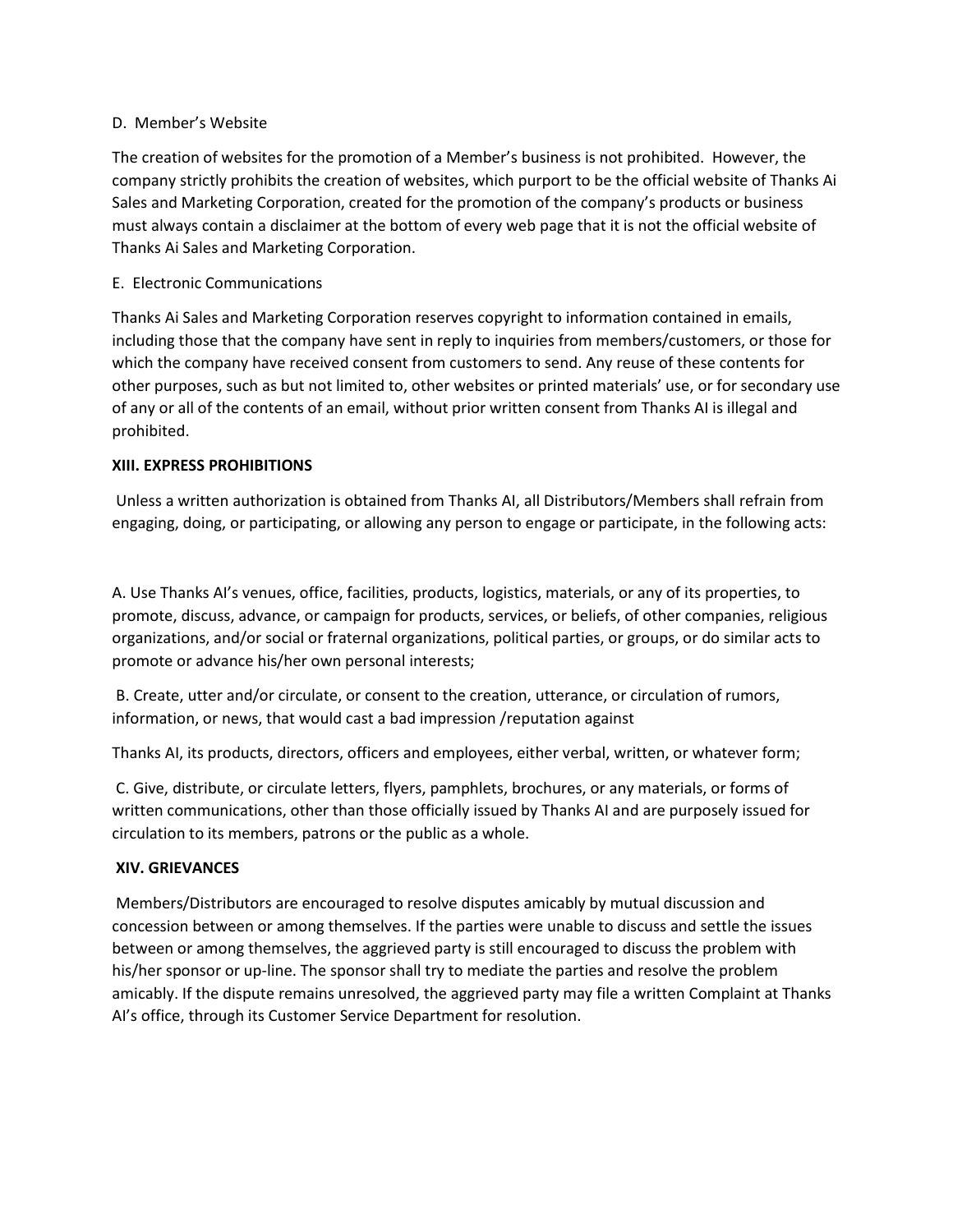### **XV. DISCIPLINARY SANCTIONS**

Violation of any of the terms and conditions of this Policies and Procedures constitutes a breach of thereof, which, Thanks AI has the option whether to file appropriate charges before judicial courts of competent jurisdiction, or, just impose administrative sanctions depending on the gravity of the violation committed, as follows:

A. Issuance of a written warning or admonition;

B. Requiring the member to take immediate corrective measures;

C. Imposition of a fine, which may be withheld from the bonus and commission checks;

D. Loss or suspension of rights to one or more bonus and commission checks;

E. Thanks Ai may withhold from a Member all or part of the Member's bonuses and commission during the pendency of an investigation being conducted for a violation the member has committed. If Thanks Ai finds that the violation committed warrants termination of this agreement against the erring member, the bonus and/or commission being withheld pending investigation will be considered as liquidated damages and shall be forfeited in favor of the company.

F. Suspension of a member' right to purchase and/or receive payments;

G. Termination of this Agreement;

H. Any other measures expressly allowed hereof or for which Thanks Ai deems practicable under the surrounding circumstances of each case;

It shall be understood that resort by Thanks Ai to any of the administrative sanctions above-enumerated is not a waiver of its right to file appropriate charges in courts of competent jurisdiction should Thank Ai deem it best to initiate the same.

### **XVI. RESERVATION**

Thanks AI reserves the right to revise and amend any of the provisions of its rules and regulations in this Policies and Procedures from time to time as it may deem necessary or appropriate under the circumstances prevailing at the time of change. Any amendment thereto shall take effect fifteen (15) days from notice, which notice shall be sent to members through email, letter, or posting to Thanks AI's website. For this purpose, the date of notice shall be the date of posting to the company's website, or the date the letter or email was received by a member, whichever comes first.

Further, the company may make revision with these rules in order to supplement or add any provision that may be found to be lacking or insufficient to regulate certain acts or practices these rules intend to regulate.